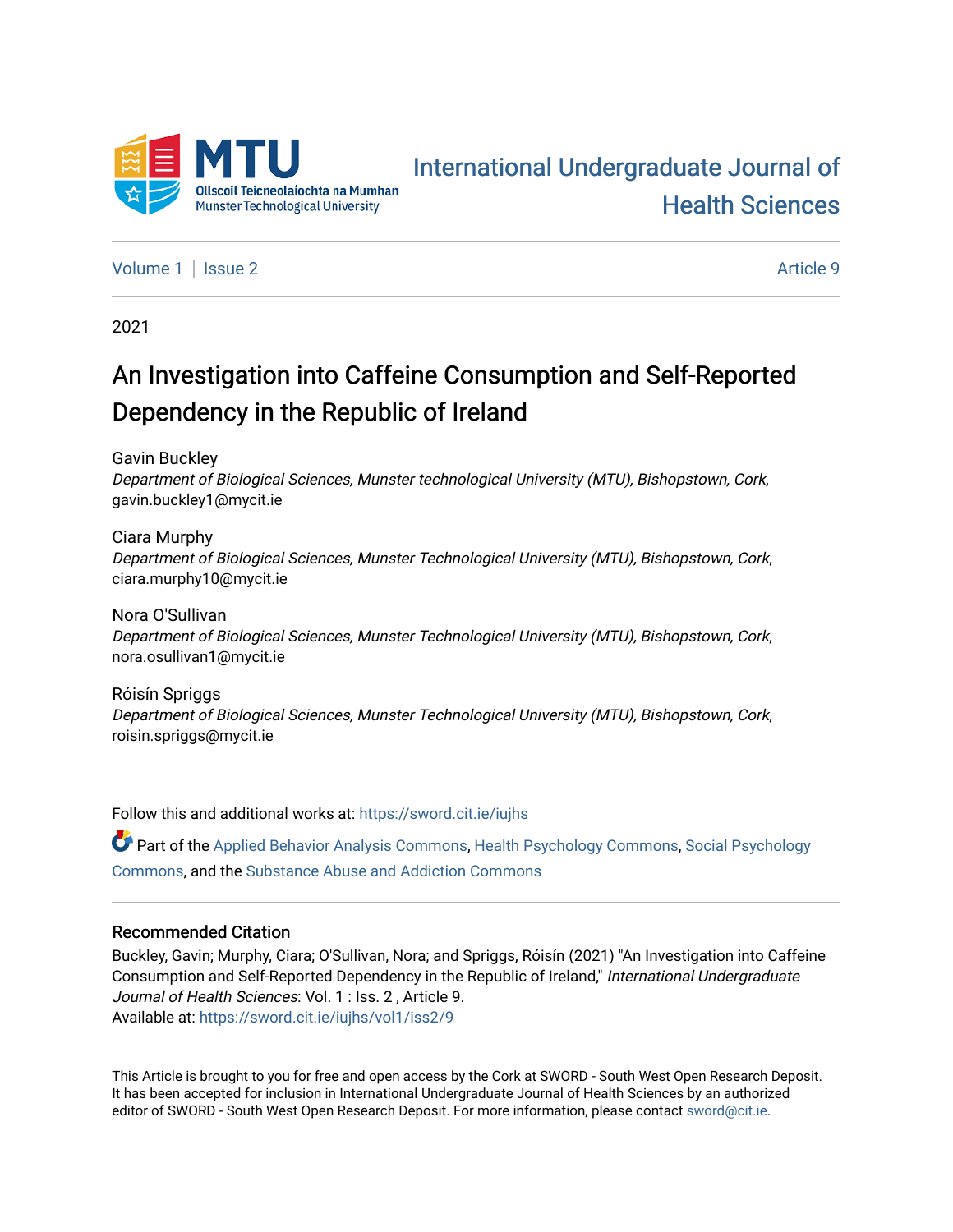## An Investigation into Caffeine Consumption and Self-Reported Dependency in the Republic of Ireland

## Cover Page Footnote

We would like to thank Dr. Annmarie Burns (lecturer, MTU) and Dr. Brigid Lucey (Head of Department of Biological Science, MTU) for their constant support and guidance throughout the process of completing this paper. We would also like to thank Frances O'Sullivan (BSc (Hons) Children's and General Integrated Nursing) who provided unending guidance and editing of this paper. Correspondence: Gavin Buckley: gavin.buckley1@mycit.ie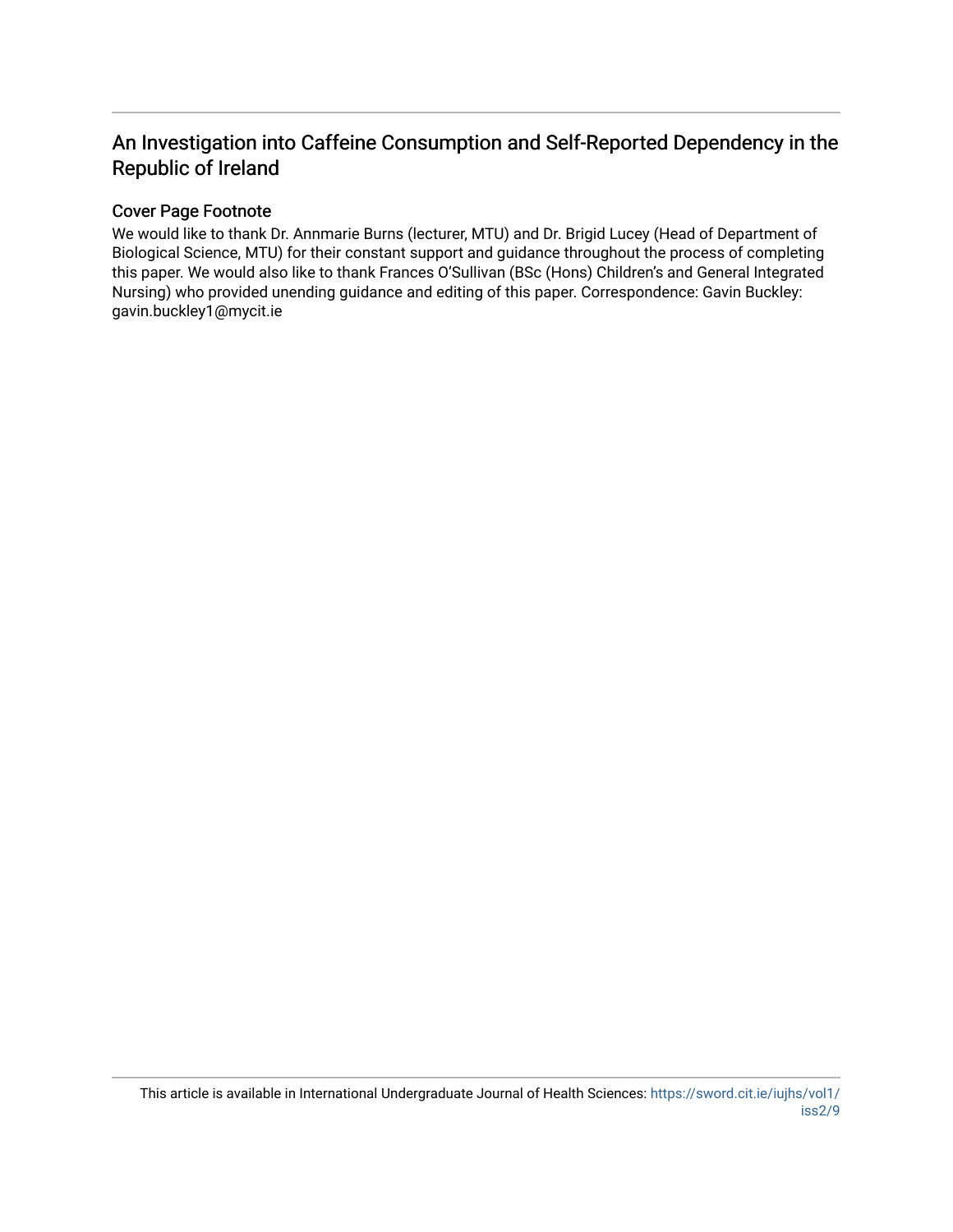## **An Investigation into Caffeine Consumption and Self-Reported Dependency in the Republic of Ireland**

## **Gavin Buckley\*, Ciara Murphy\*, Nora O'Sullivan\*, Róisín Spriggs\***

\*Department of Biological Sciences, Munster Technological University (MTU), Bishopstown, Cork, Ireland.

## **ABSTRACT**

**Objectives:** To explore the consumption of caffeine containing beverages by the Irish population and to investigate their self-perceived dependency on such products.

**Methodology:** An online survey was distributed with national access to Irish adults which was open to responses from 25<sup>th</sup> February to  $7<sup>th</sup>$  March 2021 inclusive. A total of 417 responses from participants over 18 years of age was validated and analysed using Microsoft Excel.

**Results:** Tea was the most commonly consumed caffeinated product among the Irish population, with the majority of respondents stating their consumption began before 10 years old. The majority of respondents did not believe themselves to be dependent on caffeine; however their self-reported intake could imply otherwise. Reports of withdrawal symptoms and evidence showing a lack of awareness regarding the presence of caffeine in certain regularly consumed beverages were noted.

**Conclusion & Recommendations:** Caffeine is widely consumed throughout the Irish population. An association between self-reported dependency and higher caffeine intake per day was noted. The Irish population could be made more aware of caffeine content in products, which can be achieved through improved labelling of such goods. Result of this study suggest the potential benefit of educating the public on caffeine dependence syndrome and the risks associated with high levels of caffeine consumption. Introducing a legal age for purchasing highly caffeinated products could be considered. The lack of standardised unit measurements and the bias of self-reported data presented limitations in this study.

## **INTRODUCTION**

Caffeine is a widely consumed psychoactive drug whose popularity has significantly increased in recent years due to its ability to stimulate and energise consumers, while also promoting enhanced mood and alertness (Dias *et al.*, 2015; Heckman *et al.*, 2010). The most common sources of caffeine in beverages include coffee, black tea (caffeinated), energy drinks (e.g. Red Bull®, Monster Energy®) and Coca-Cola® (Mitchell *et al.*, 2014).

In a paper published by Heckman *et al.* (2010), it is stated that in an average 8oz (240ml) cup, caffeine content is as follows: instant coffee – 93mg, black tea – 47mg, Coca-Cola® – 23mg, energy drinks – 76-80mg. Both hot chocolate and decaf tea/coffee contain 3.2mg of caffeine per 8oz (Nicholson, 2008). It must be emphasised that caffeine content can vary considerably between cups of tea or coffee due to factors such as brewing time, different strengths and brands (Heckman *et al.*, 2010). While coffee has been found to be the major source of caffeine in Europe and the United States, tea is the most frequently consumed caffeinated beverage in Ireland (Verster & Koenig, 2018).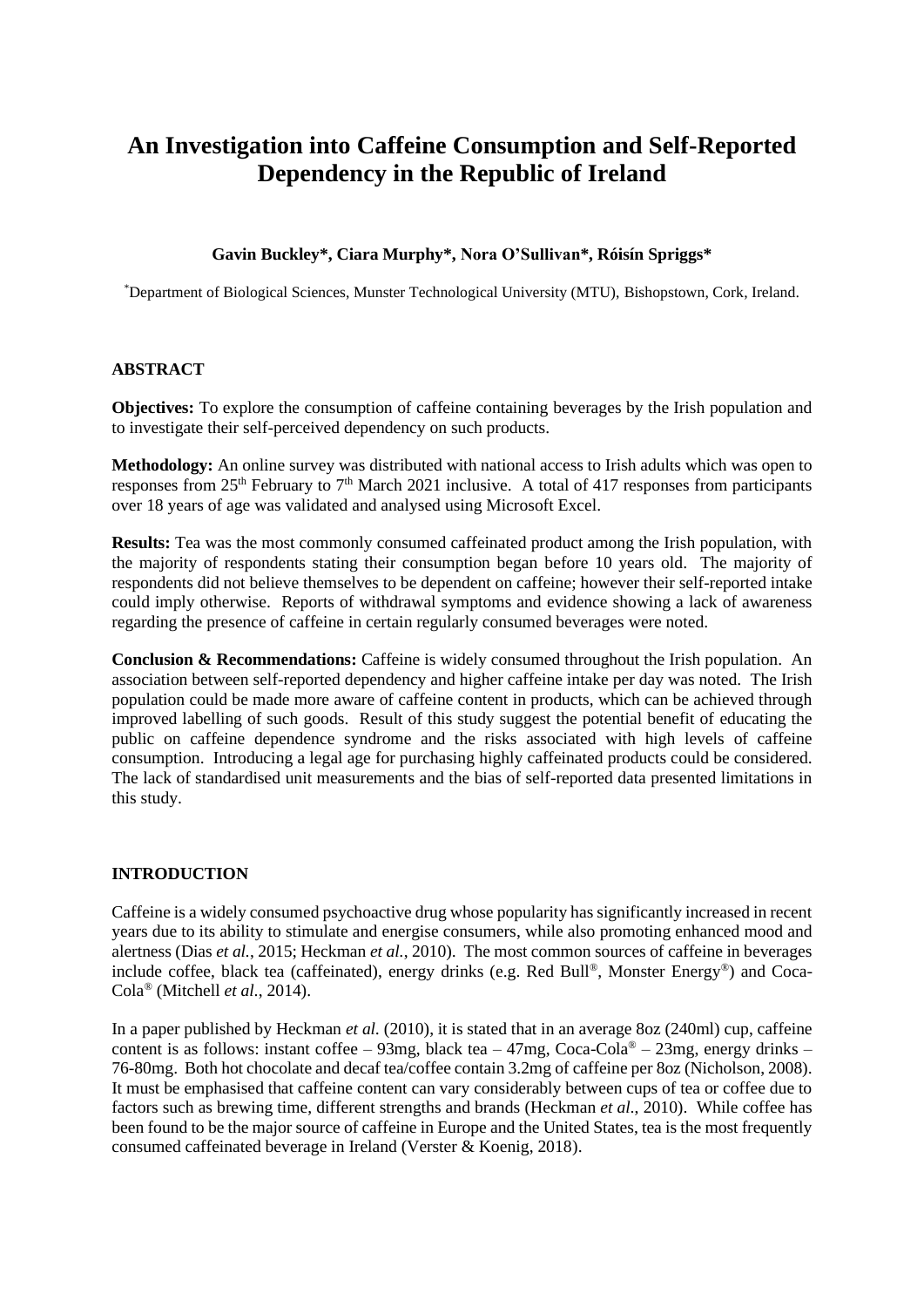Caffeine dependence syndrome is recognised by the World Health Organisation, who utilise the International Statistical Classification of Diseases and Related Health Problems (10th Revision) (ICD-10) for diagnosis (Meredith *et al.*, 2013). ICD-10 lists 9 criteria for the diagnosis of the disorder, which are the same diagnostic criteria used for mental and behavioural disorders caused by usage of drugs including alcohol, opioids, cocaine and tobacco (WHO, 2016).

The signs and symptoms of caffeine dependence syndrome, i.e. withdrawal symptoms, generally become apparent within 24 hours of cessation or reduction of caffeine intake (APA, 2013). These symptoms include headache, fatigue, drowsiness, depressed mood, irritability, difficulty concentrating, and flu-like symptoms such as nausea, vomiting and muscle pain.

The purpose of the current study was to assess the role of caffeine in Ireland, the attitude of the Irish population towards caffeinated beverages, and the dependency of this population on such products.

#### **METHODOLOGY**

#### **Survey Population**

A questionnaire was drawn up consisting of a series of questions distributed to the students of University College Cork, along with various businesses and organisations. Individuals aged 18 and over and resident in the Republic of Ireland were asked to participate in this anonymous survey. Ethical approval was granted by module coordinators on behalf of MTU following submission of an application for ethical approval using the MTU ethics application form.

#### **Survey Questions**

An online survey was created using Google Forms which comprised 25 questions consisting of both open and closed ended formats. To avoid bias, an equal number of options was put either side of a neutral response in any questions where a level of agreement or disagreement was required.

#### **Distribution**

The survey was disseminated via social media, primarily Facebook and WhatsApp, and email. The survey was open to responses from  $25<sup>th</sup>$  February to  $7<sup>th</sup>$  March 2021 inclusive.

#### **Data Analysis**

The data collected from this survey were analysed using Microsoft Excel and interpreted through the creation of pivot tables and subsequently pie charts, bar charts and tables. Separate spreadsheets were created for each research question and answers were analysed both independently and in conjunction with other relevant data obtained.

#### **RESULTS**

#### **Responses And Demographics**

A total of 423 responses was recorded from the Google Forms survey. Respondents who do not consume any form of caffeine (six respondents) were excluded. Therefore, this survey produced 417 valid responses which could be analysed, whose demographics are shown in Table 1. Due to technical issues encountered on some mobile devices for question  $9$  (analysed in Figure 2), a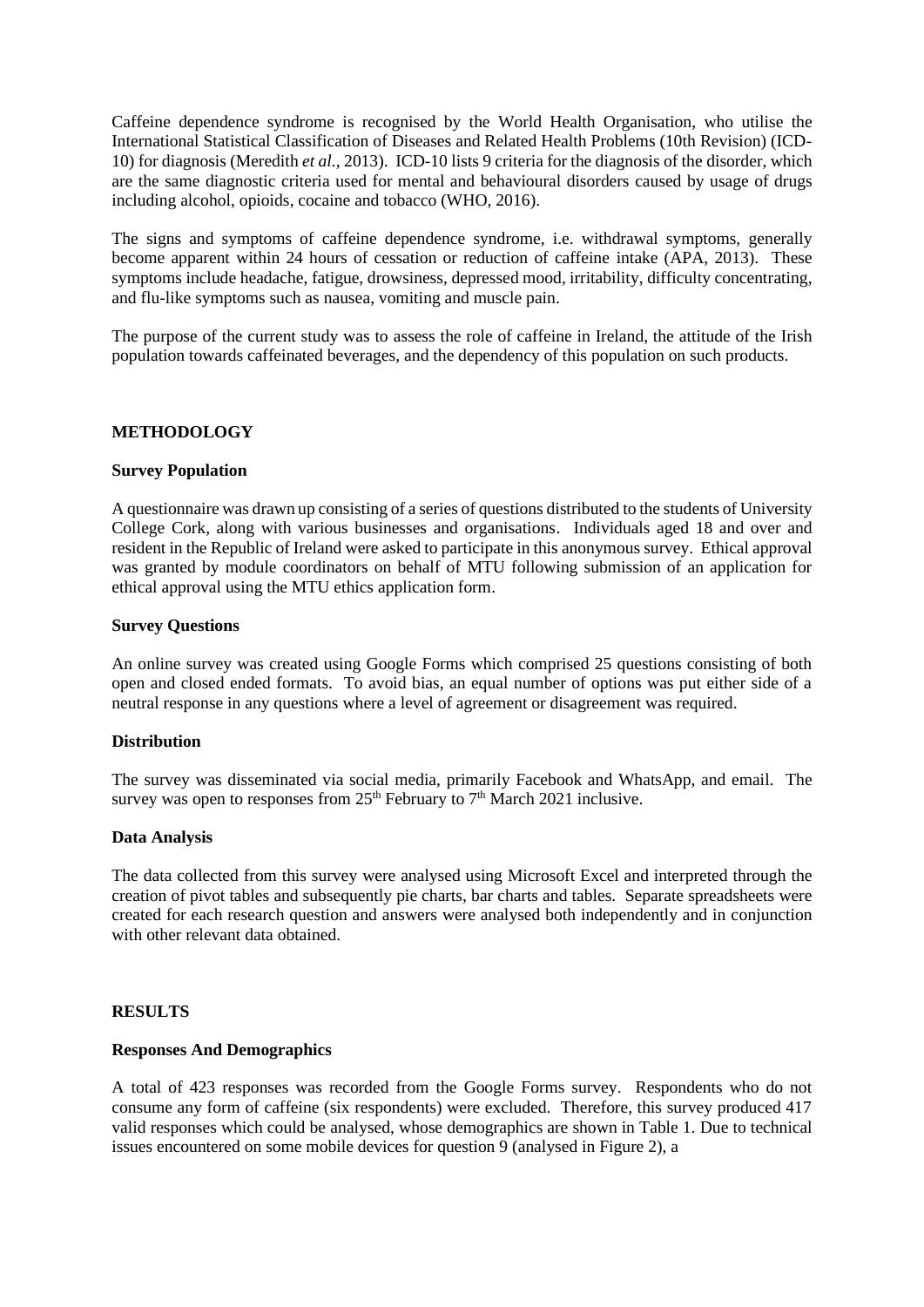further 120 responses had to be discounted for analysis of this question only, leaving 297 valid responses to be analysed for this question alone.

| Gender          | % & number of respondents |  |  |  |
|-----------------|---------------------------|--|--|--|
| Female          | 74% (n=307)               |  |  |  |
| Male            | $26\%$ (n=110)            |  |  |  |
| Age group       | % & number of respondents |  |  |  |
| 18-20           | $12\%$ (n=51)             |  |  |  |
| $21 - 25$       | $18\%$ (n=74)             |  |  |  |
| 26-35           | $13\%$ (n=54)             |  |  |  |
| 36-45           | $13\%$ (n=54)             |  |  |  |
| $46 - 55$       | $26\%$ (n=109)            |  |  |  |
| $56+$           | $18\%$ (n=75)             |  |  |  |
| Occupation      | % & number of respondents |  |  |  |
| <b>Employed</b> |                           |  |  |  |
| Educator        | $16\%$ (n=68)             |  |  |  |
| Administrator   | $16\%$ (n=66)             |  |  |  |
| Healthcare      | 7% (n=28)                 |  |  |  |
| Other           | $24\%$ (n=101)            |  |  |  |
| <b>Student</b>  |                           |  |  |  |
| Second level    | $6\%$ (n=23)              |  |  |  |
| Third level     | $20\%$ (n=82)             |  |  |  |
| <b>Retired</b>  | $6\%$ (n=26)              |  |  |  |
| <b>Other</b>    | 5% $(n=23)$               |  |  |  |

**Table 1: Survey Population Demographics.**

## **Consumption**

#### *Most Regularly Consumed Caffeinated Product*

Participants were asked which caffeine containing product they consumed most regularly, with responses presented in Figure 1. A total of 45% (n=186) consumed tea most regularly, with 42%  $(n=174)$  stating that they consume coffee most often.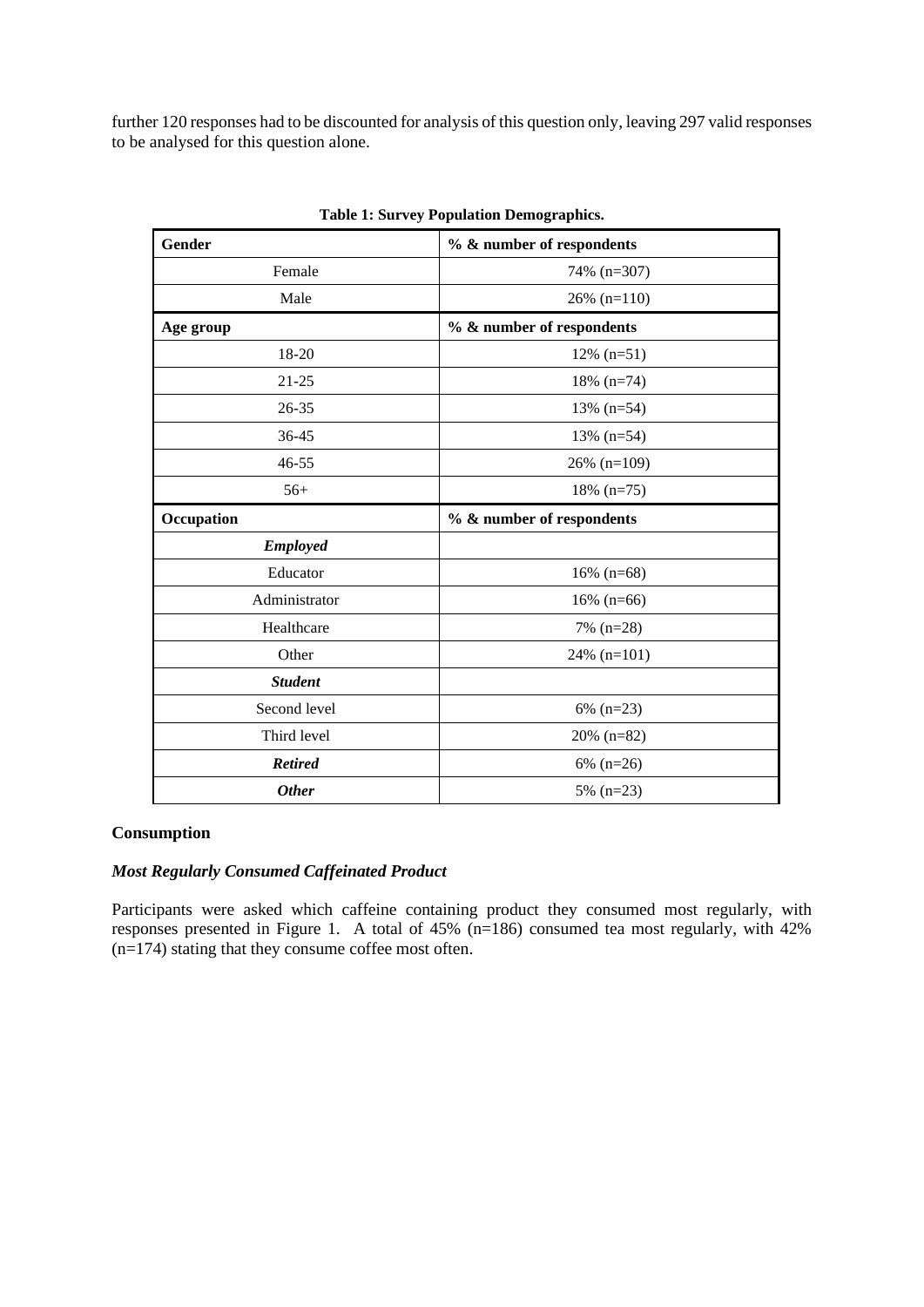

**Figure 1: Determination of the Most Commonly Consumed Caffeine Containing Products in the Irish Population.**

## *Reasons For Participants' Consumption Of Caffeine Products*

Table 2 displays all relevant reasons why respondents consume caffeine, chosen from a series of predetermined options. Taste was the most common reason for caffeine intake across the majority of the caffeine products in question. Other reasons stated by participants as to why they consume caffeine included for enjoyment and warmth.

| <b>Reason for consuming caffeine</b> | % & number of respondents |  |  |
|--------------------------------------|---------------------------|--|--|
| For taste                            | $64\%$ (n=268)            |  |  |
| Out of habit                         | $51\%$ (n=211)            |  |  |
| For social reasons                   | 44\% $(n=185)$            |  |  |
| To combat tiredness/fatigue          | $34\%$ (n=141)            |  |  |
| To relax                             | $33\%$ (n=136)            |  |  |
| To increase productivity             | $17\%$ (n=72)             |  |  |
| Other                                | $2\%$ (n=10)              |  |  |

## **Table 2: Reasons for Participants' Consumption of Caffeine Products.**

## *Respective Age At Which Participants Began Consuming Individual Caffeinated Products*

Figure 2 shows the age range at which participants began consuming individual caffeine products. Of those who consumed tea, 47% (n=140) began at less than 10 years. The same trend can be seen for hot chocolate (59%; n=175) and Coca-Cola® (48%; n=142). Of those who consumed coffee, 37% (n=109) began when they were between the ages of 16-20 years. With regards to energy drinks, 19% (n=55) began consumption when they were 16-20 years. \*It should be noted that analysis of this question was based on a total of 297 valid responses due to a technological error.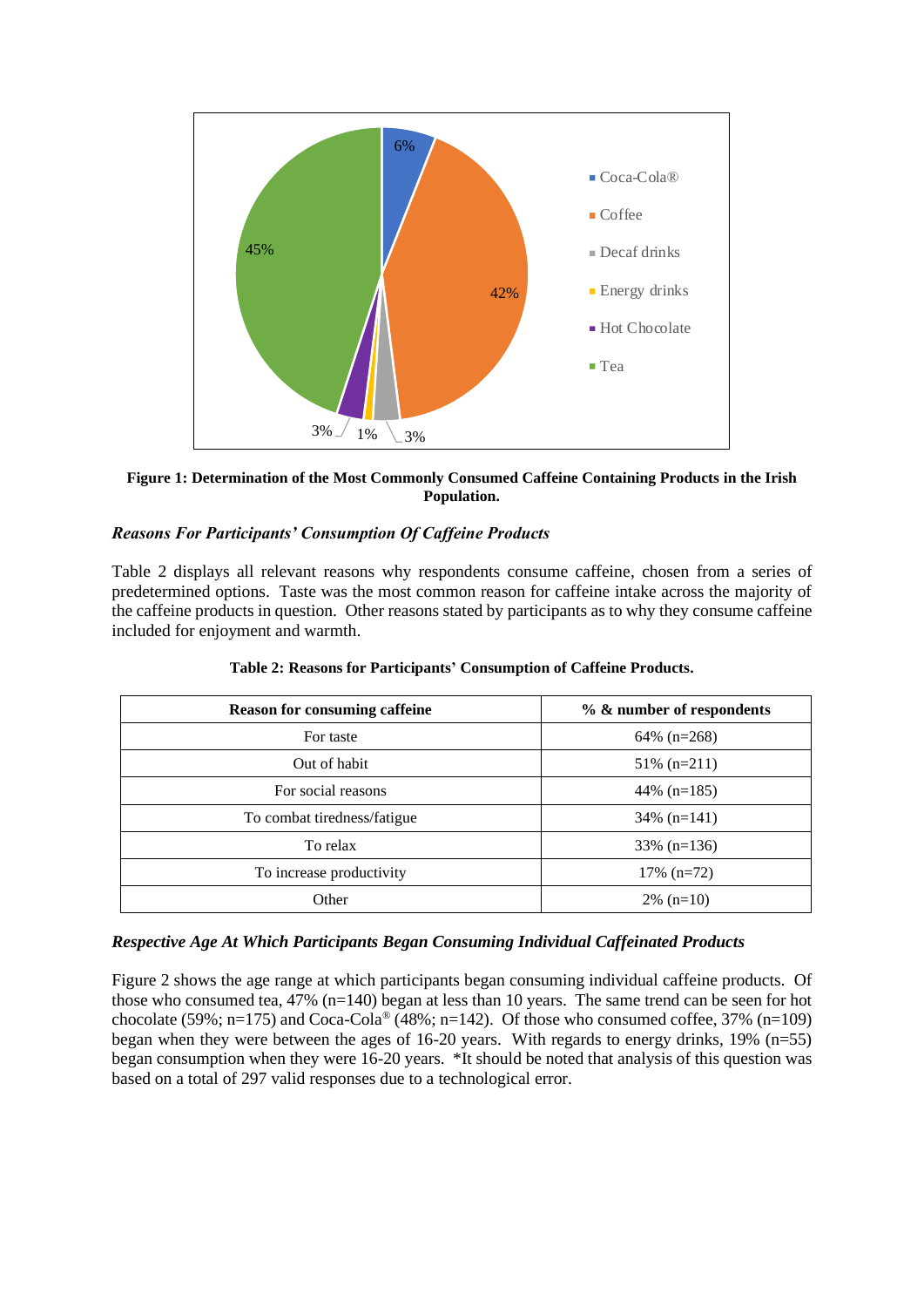

**Figure 2: Age at Which Participants Began Consuming Caffeine Containing Products Among an Irish Population.**

## *Amount (Units) of Each Caffeine Product Consumed by the Irish Population*

Participants were asked how many units (cups/cans) of caffeinated products they consume per day. As shown in Figure 3, the majority (45%; n=188) of respondents stated they consume 2-3 units per day, with 30% (n=125) consuming 4-5 units per day. A total of 17% (n=71) consume 0-1 units a day, with 8% (n=33) having more than six units daily. The majority of those who consume 6+ units of caffeine daily are tea drinkers.



**Figure 3: Units of Caffeine Containing Products Consumed Based on Product.**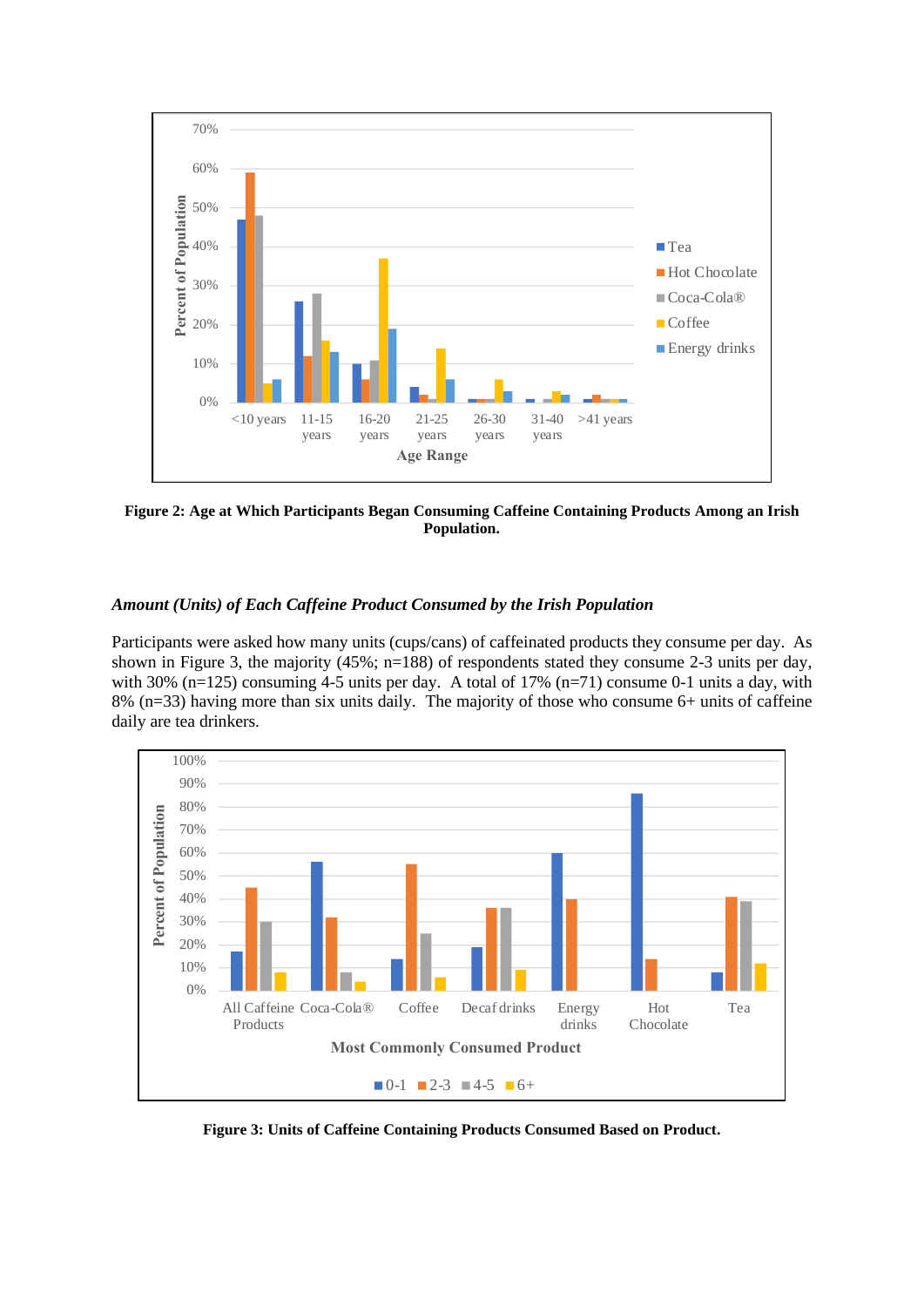## **Addiction And Dependency**

## *Immediate Effect Of Caffeine Consumption On Participants*

Participants were asked, out of a series of options, to select how they felt immediately after consuming caffeine. One hundred and twenty eight participants (31%) experienced an uplift in mood and 27%  $(n=111)$  felt more relaxed, whilst 22%  $(n=91)$  felt more energised immediately after caffeine consumption. In terms of the negative effects of caffeine,  $4\%$  (n=17) felt 'jittery' after consuming caffeine, whilst 2% (n=8) experienced heightened anxiety. A total of 47% of participants (n=198) observed no change immediately after caffeine consumption.

## *Self-Recognised Dependency Of Participants On Caffeine Based On Most Regularly Consumed Caffeine Product*

Figure 4 highlights participants' perception of their dependency on caffeine products on a scale of 1 to 5 – one being not dependent at all, and five being very dependent. When analysing all caffeine products, 34% (n=143) said that they were not dependent at all, 24% (n=99) self-reported being a 2 on the scale, 22% (n=91) were a 3, 14% (n=57) were a 4 and 6% (n=24) said that they were a 5 – very dependent on caffeine products. This trend was observed across the different products, except for coffee and energy drinks. The largest group of coffee drinkers (27%, n=46) said that they were a 3 (neither dependent nor not dependent).



**Figure 4: Participants' Degree of Dependency on Caffeine Based on Most Regularly Consumed Caffeine Product.**

## *Degree Of Respondents' Dependency Based On Amount Of Consumption*

The participants' self-reported dependency was compared to the average units they consume, as shown in Table 3.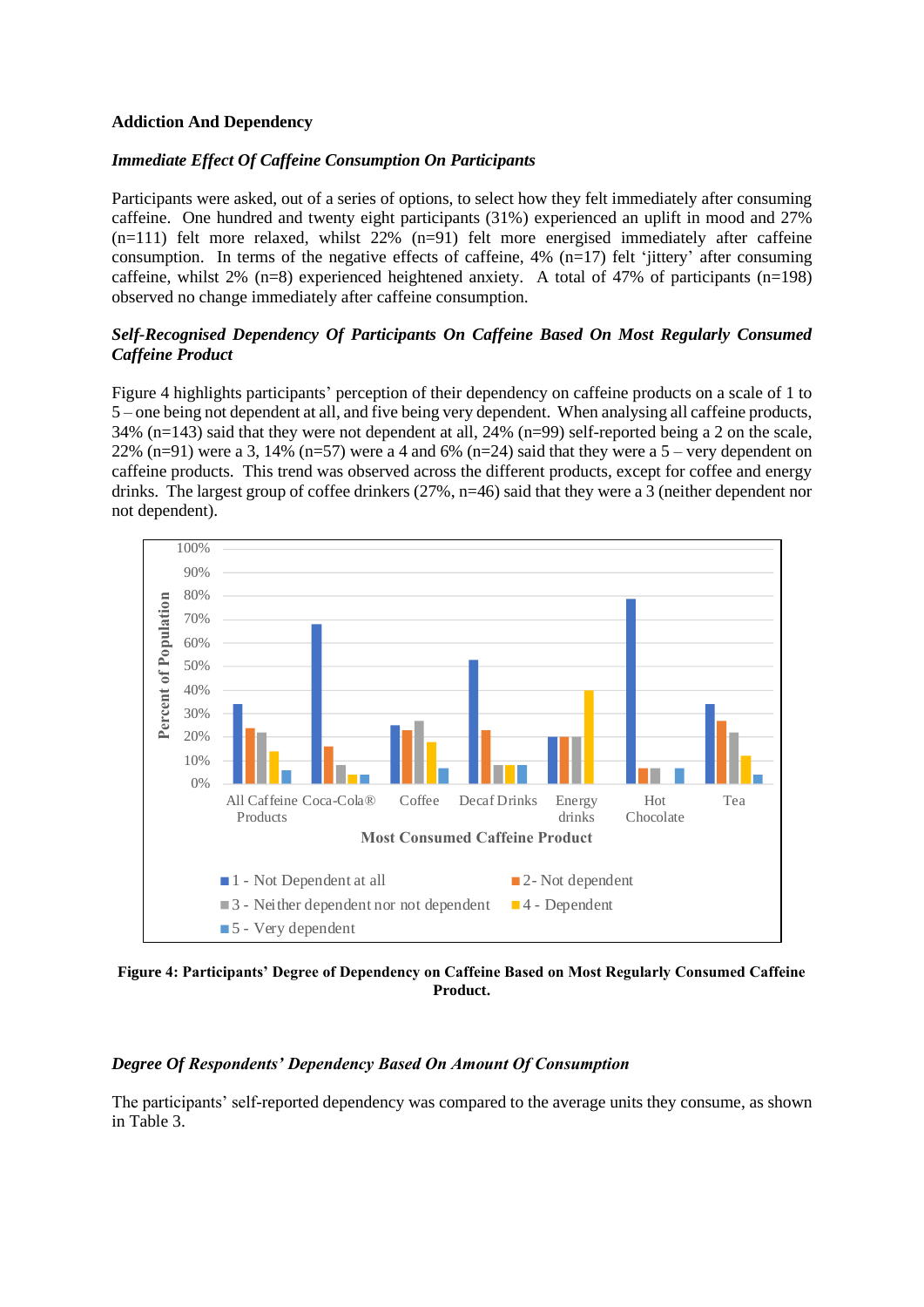| <b>Degree of Dependency</b>                | All<br><b>Respondents</b> | <b>Average Units Consumed (Cups/Cans)</b> |               |               |              |  |
|--------------------------------------------|---------------------------|-------------------------------------------|---------------|---------------|--------------|--|
|                                            |                           | $0-1$ (n=70)                              | $2-3$ (n=188) | $4-5$ (n=123) | $6+ (n=35)$  |  |
| 1 - Not Dependent at all                   | $34\%$ (n=142)            | 78% (n=54)                                | $35\%$ (n=65) | $14\%$ (n=17) | $17\%$ (n=6) |  |
| 2- Not dependent                           | $24\%$ (n=100)            | $11\%$ (n=8)                              | $29\%$ (n=54) | $27\%$ (n=33) | $14\%$ (n=5) |  |
| 3 - Neither dependent nor<br>not dependent | $22\%$ (n=92)             | $11\%$ (n=8)                              | $19\%$ (n=36) | $32\%$ (n=39) | $26\%$ (n=9) |  |
| 4 - Dependent                              | $14\%$ (n=58)             | $0\%$ (n=0)                               | $13\%$ (n=25) | $20\%$ (n=25) | $23\%$ (n=8) |  |
| 5 - Very dependent                         | $6\%$ (n=25)              | 0\% $(n=0)$                               | 4\% $(n=8)$   | $7\%$ (n=9)   | $20\%$ (n=7) |  |

**Table 3: Degree of Dependency Based on Consumption.**

## *Reduction Of Caffeine Intake And Respective Effects On Participants*

Participants were asked if they had ever tried to reduce their caffeine intake and to describe any effects they experienced. A total of 36% of the 417 participants (n=149) attempted to reduce their caffeine intake. Reasons for this included the cost, for health reasons, and to improve sleep quality. Of these 149 participants, 17% (n=26) suffered headaches upon reducing their caffeine intake, 7% (n=11) experienced reduced energy levels, and 9%  $(n=14)$  had improved sleep. In addition, 26%  $(n=38)$ experienced no change when reducing their caffeine intake whilst 15% (n=23) stated that their caffeine intake did not remain reduced. Two participants reduced their caffeine intake for health reasons and found that their recurrent heart palpitations ceased, whilst another found that their flu-like symptoms had reduced.

## **Public Perception**

## *Participants' Awareness Of Caffeine Containing Products*

Participants were asked to state whether or not they thought particular products contained caffeine. Every product listed contained caffeine. Analysis of 417 participants found that 65% (n=273) were unaware of the presence of caffeine in hot chocolate, whilst 75% (n=314) were unaware of its presence in decaf coffee/tea. A total of 7%  $(n=29)$  were unaware of the presence of caffeine in Coca-Cola®. Over 95% of participants were aware of the presence of caffeine in coffee, tea, and energy drinks. Before this question,  $4\%$  (n=16) of respondents claimed they did not consume caffeine. When informed that all of the products listed contained caffeine, all 16 participants then stated that they do, in fact, consume a caffeinated product of some form.

## *Perceived Social Acceptance Of Caffeine Dependency*

When asked if participants thought caffeine dependency was socially acceptable, 68% (n=283) of respondents believed it was, while 8% (n=35) did not and 24% (n=99) were unsure.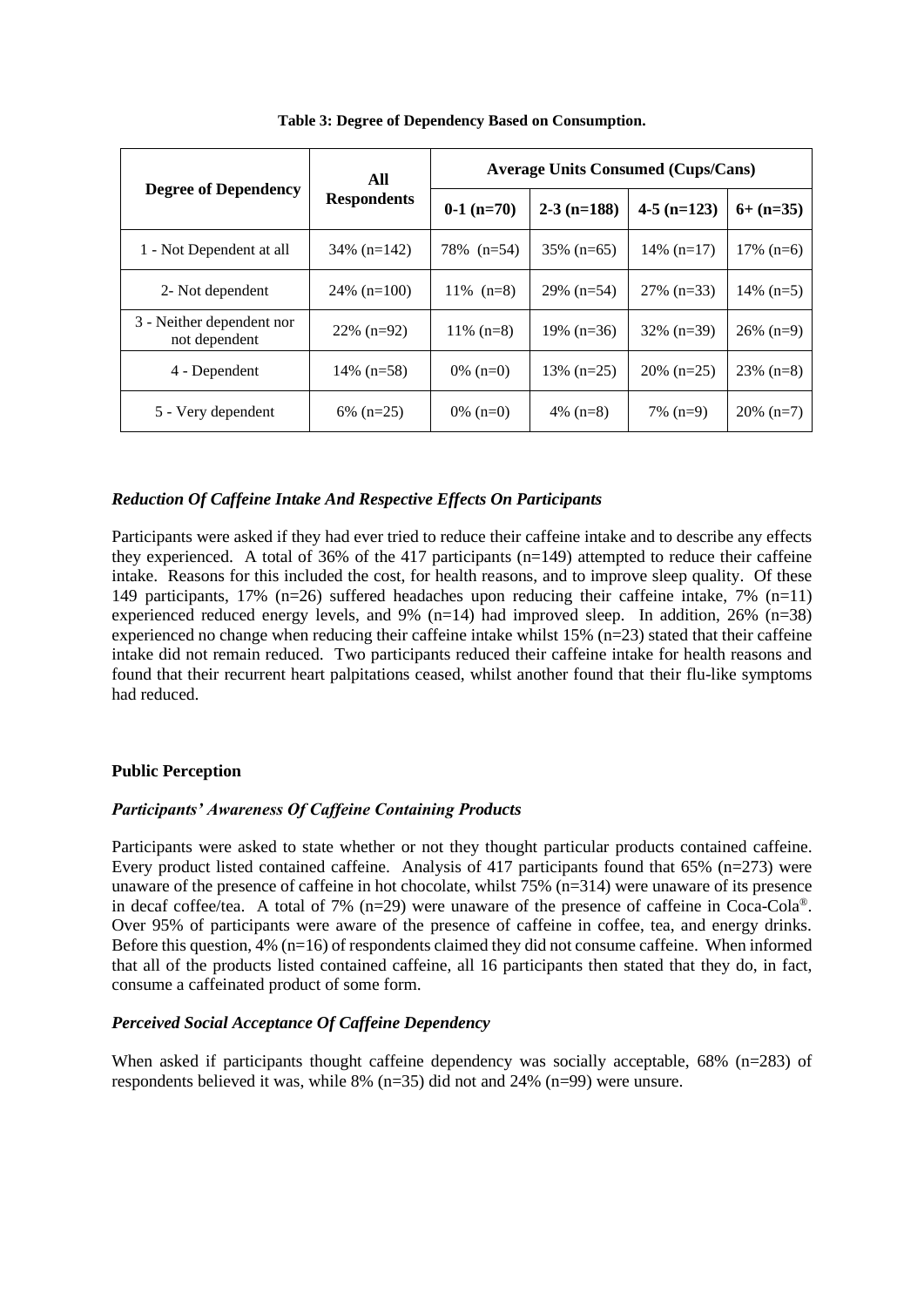#### **DISCUSSION**

This study was carried out with the intention of understanding the role of caffeine in Irish society and evaluating the caffeine products most commonly consumed by the Irish population. Survey demographics highlighted a well distributed age range which was predominately female.

The current study found that the primary caffeinated beverages consumed among the surveyed population were tea (45%) and coffee (42%) respectively (Fig. 1). These results were in line with a recent literature review stating that tea is the principal source of caffeine in Ireland (Verster & Koenig, 2018). Hot chocolate, energy drinks and Coca-Cola® were found to be lesser sources of caffeine among the Irish population in the current study, thereby supporting this review.

The results of the current study were in stark contrast with an American study carried out by Drewnowski & Rehm (2016), who noted coffee as the most commonly consumed caffeine product at 64% of the total respondents, followed by tea at 18%. As the current study focused on Irish residents, a discrepancy based on cultural standards must be taken into account. Residents of the Republic of Ireland have been found to drink the most tea *per capita* in the world, 6 times higher than the global average (Waugh *et al.*, 2016).

Survey respondents were provided a list of possible reasons for their consumption of caffeinated beverages and asked to choose all of which were true for them (Table 2). The most commonly answered reason was due to the taste, which was selected by 64% of participants, and was consistent with a number of previous studies (Turton *et al.*, 2016; Bunting *et al.*, 2013). In total, 34% believed caffeine consumption helped to combat fatigue, an effect which has been previously documented (Heckman *et al.,* 2010). Of this 34%, 56% were primarily coffee drinkers. In contrast, tea was consumed most regularly by those who drink caffeine to relax.

A total of 17% of respondents consume caffeine to increase productivity. Caffeine has been associated with improved alertness, awareness and concentration, all of which result in increased productivity (Mitchell *et al.*, 2014; Heckman *et al.*, 2010). One individual noted caffeine as a means of weight loss. This is possibly due to an increased resting metabolic rate following consumption of caffeine (Higdon & Frei, 2006).

Participants were also asked the ages at which they began consuming each of the stated caffeine products (Fig. 2). The majority of individuals began drinking tea, hot chocolate and Coca-Cola® under the age of 10 years. This is similar to a 2014 study conducted by Branum *et al.* in the United States where fizzy drinks and tea were found to be commonly consumed in children and adolescent age groups. In the current study, 41% of participants stated that their preferred caffeine product had changed over time. The majority of these participants drank tea as a child and switched to coffee in their teenage years, mainly between 16 and 20 years. Coffee was the most widely consumed amongst the 18-20 and 36-45 age groups. Tea was the most regularly consumed amongst the other age groups, with the exception of those aged 46-55, where tea and coffee were equally consumed.

In addition, this study investigated the effects that participants experienced immediately after consuming caffeine. The most prevalent effect experienced was an uplift in mood which was common across each caffeine product. However, to continually experience this 'uplift' would require participants to consume more caffeine, as depicted in a previous study which stated that repeated caffeine intake eventually causes serotonergic neurons to undergo adaptive changes, reducing the conversion of tryptophan to 5-hydroxytryptamine, potentially triggering depression in conditions of caffeine withdrawal (Haleem *et al.*, 1995). A trend found in the current study was that participants who felt more energised or 'jittery' after caffeine consumption tended to consume coffee and energy drinks, whereas those who felt more relaxed or experienced no change after caffeine consumption tended to consume tea. While the difference in these effects is likely due to the larger caffeine content in coffee/energy drinks compared to tea (Heckman *et al.*, 2010), a study conducted by Quinlan *et al.* (2000) noted the immediate effect of caffeine ingestion may be due to a conditioned response. This suggests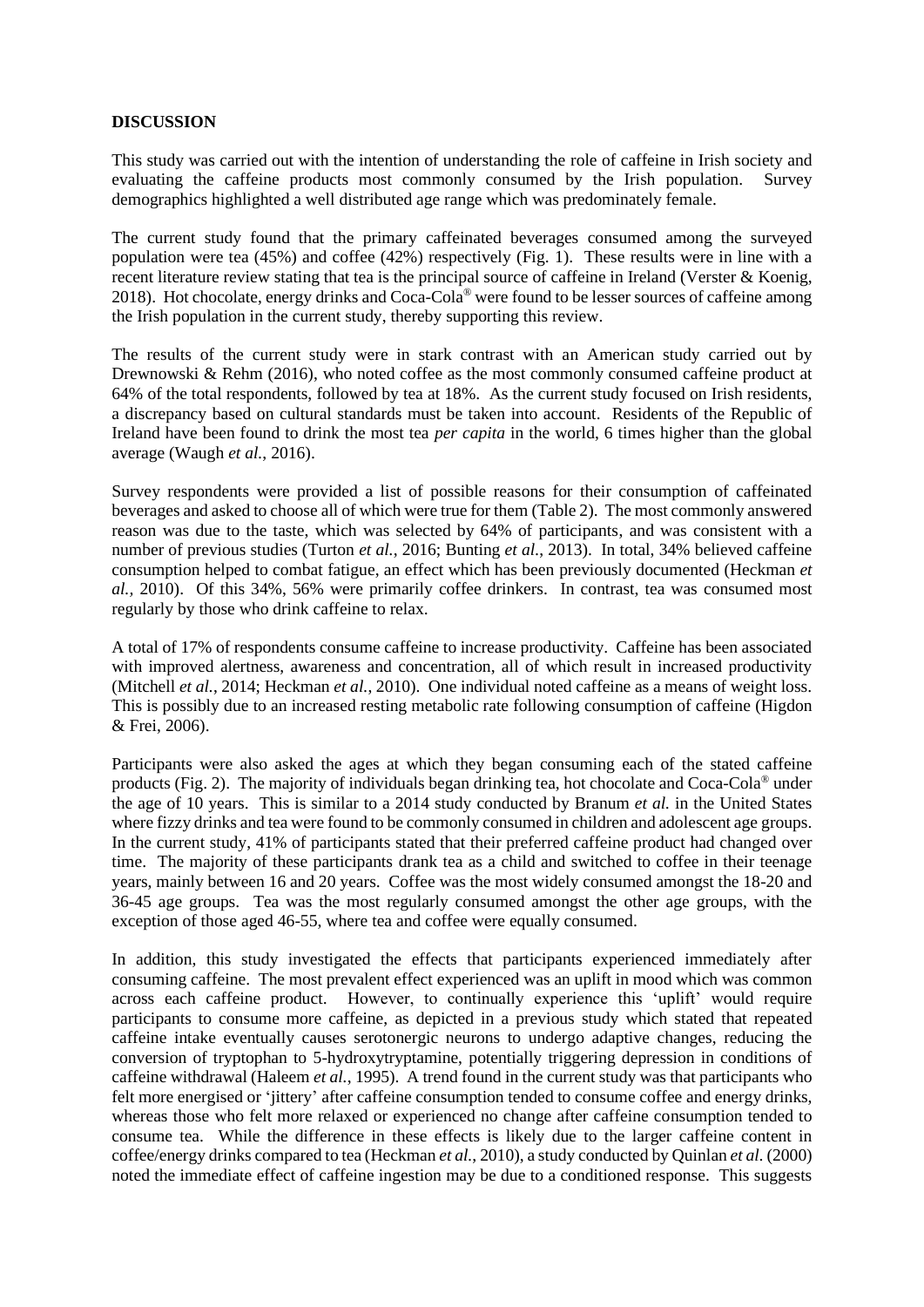that the effects experienced by participants in the current study could be due to the outcome desired by that individual (coffee/energy drink needed before an exam, or tea ingested late in the evening before bed) rather than the direct effect of the caffeine.

According to WHO (2016), the nine criteria set out by ICD-10 for the diagnosis of caffeine dependence syndrome are acute intoxication, harmful use, dependence syndrome, withdrawal state, withdrawal state with delirium, psychotic disorder, amnesic syndrome, residual and late-onset psychotic disorder, other mental and behavioural disorders and unspecified mental and behavioural disorders. The American Psychiatric Association (APA) included caffeine dependence syndrome in the Diagnostic and Statistical Manual of Mental Disorders (5<sup>th</sup> Edition) (DSM-5) as a condition for further study. DSM-5 proposed a number of criteria for diagnosis of caffeine dependence syndrome including "a persistent desire or unsuccessful efforts to cut down or control caffeine use… continued caffeine use despite knowledge of having a persistent or recurrent physical or psychological problem that is likely to have been caused or exacerbated by caffeine" and "withdrawal, as manifested by either of the following: (a) the characteristic withdrawal syndrome for caffeine, (b) caffeine (or a closely related) substance is taken to relieve or avoid withdrawal symptoms" (APA, 2013, p.792-793).

Considering this, the current study asked participants to rate their own perceived dependence on caffeine containing products on a scale of 1 to 5 – one being not dependent at all, and five being very dependent. The results of this were interpreted with regard to the most commonly consumed product (Fig. 4) and with regard to the units of consumption (Table 3). It was found that the more units consumed by an individual per day, the more likely they were to identify as dependent or very dependent. This is in line with a recent study which stated that the severity of withdrawal symptoms has been found to increase as the daily dose increases (Sajadi-Ernazarova *et al.*, 2020).

The current study determined that those who consumed coffee most regularly were more likely than tea drinkers to identify as dependent or very dependent, due to the fact that coffee contains one psychoactive substance, caffeine, while tea contains four known psychoactive substances – caffeine, L-theanine, theobromine and theophylline (Li *et al.*, 2020; Nobre *et al.*, 2008). These four substances work together to produce a stimulated response, known as alert relaxation (Nobre *et al.*, 2008). This 'response' from caffeine alone, as in coffee, is a more wired feeling, which consumers associate more with consumption of caffeine products (Haskell *et al.*, 2007). This may account for the differences in self-perceived dependency between tea and coffee consumption found in this study.

Participants were asked what symptoms they experienced when trying to reduce their caffeine intake. The most prevalent symptom was a headache, followed by reduced energy levels. Some participants experienced flu-like symptoms. These symptoms were in line with another study conducted on caffeine withdrawal syndrome where the seven prevalent factors were noted as fatigue, low alertness, mood disturbances, low sociability, nausea, flu-like feelings, and headache (Juliano *et al.,* 2012). An interesting note in the current study was that two participants' recurrent heart palpitations ceased when their caffeine intake was reduced. The underlying cause of these arrhythmias may be the elevated homocysteine levels upon caffeine consumption (Katan & Schouten, 2005).

Furthermore, this study tested participants' knowledge on the presence of caffeine in a variety of beverages to assess the public awareness of caffeine containing products. The majority of participants failed to recognise the presence of caffeine in hot chocolate and decaf coffee/tea. Another notable trend was the lack of awareness of caffeine in Coca-Cola®. This finding takes precedence when considering caffeine consumption amongst children, unbeknownst to themselves or their parents. In a previous study of Caffeinated Sugar Sweetened Beverages (CSSBs) consumption in Icelandic children conducted by Kristjansson *et al.* (2014), it was found that 19% of boys and 8% of girls aged 10-12 years consume cola drinks daily. Whilst the public awareness of caffeine in energy drinks is well known, as established by the current study, Kristjansson *et al.* found that 7% of boys and 3% of girls aged 10-12 consume energy drinks daily. CSSB use was associated with headaches, stomach aches, sleeping problems, and low appetite in these children with a higher incidence after energy drink consumption compared to cola drink consumption (Kristjansson *et al.*, 2014). This lack of public awareness of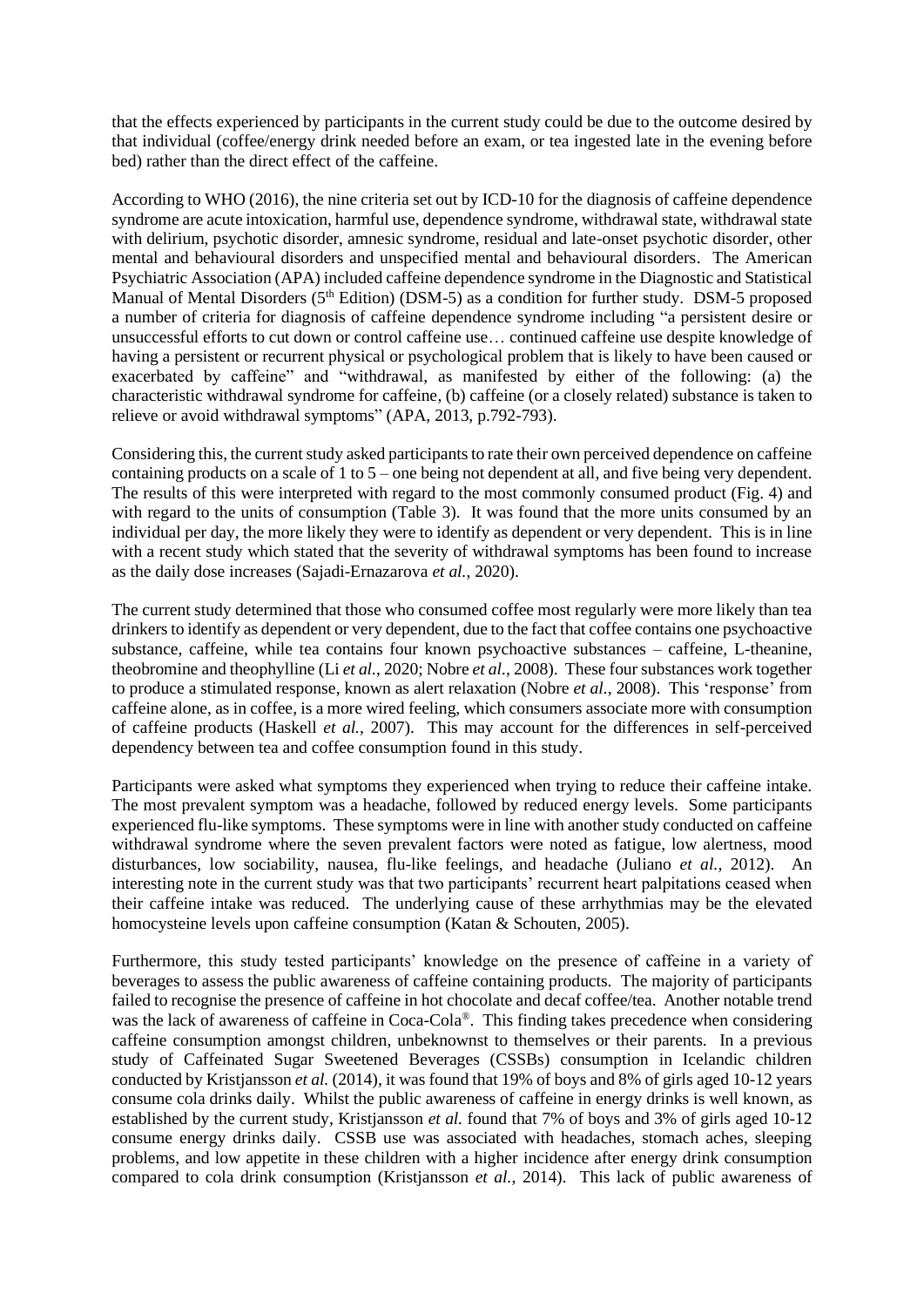caffeinated products may lead to children consuming a larger amount of caffeine than otherwise expected.

In addition to the aforementioned physical complaints that may arise in children, another concern is that these caffeine drinks could put obese children at further risk of cardiac dysrhythmias and intracardiac conduction abnormalities (Seifert *et al.*, 2011). The elevated risk of hypertension from increased caffeine consumption in children could exacerbate cardiac conditions such as hypertrophic cardiomyopathy (Seifert *et al.*, 2011).

Finally, survey participants were asked if they thought a caffeine addiction was socially accepted, of which 68% believed it was. One recent study found that coffee and tea are the most consumed and socially accepted stimulants in the world with 90% of adults consuming caffeine daily (Bordeaux & Lieberman, 2020). When examining individual opinions on the topic, many stated that such an addiction is not as harmful or stigmatised as other addictions, e.g. alcohol or drug addiction.

Many people view caffeine as a "fashionable" way of socialising when meeting friends for a coffee or inviting someone over for tea. As a society, consuming caffeine is almost expected and people are often surprised if somebody does not drink caffeine in any form. However, this also depends on the caffeine type, as energy drink consumption is not as widely accepted. Many believe an age limit should be put in place to limit purchases of highly caffeinated products such as energy drinks to prevent excessive caffeine consumption by children, as was recommended by Gibson-Moore & Valentine (2007) in their study which sought to limit energy drink consumption in American schools.

In conclusion, caffeine is widely consumed throughout the Irish population in various forms and, as demonstrated in this study, self-reported dependency was associated with higher caffeine intake per day. It is clear that a greater knowledge of the addictive nature of caffeine needs to be provided to the Irish population. Additionally, caffeine content and information on caffeine dependence syndrome should be made clear to the population, in the form of campaigns and better labelling of caffeine products.

The possibility of increasing the legal age needed to purchase highly caffeinated products such as energy drinks should be examined, considering the adverse effects that caffeine can have on developing children and adolescents.

Study limitations included the omission of standardised unit measurements, which made evaluation and comparison of participants' caffeine consumption difficult. Self-reported data are subject to bias which may also have occurred in this study.

Further studies which could be carried out in this field include an investigation into the long term effects of consuming caffeinated products, as well as social pressure surrounding caffeine consumption.

## **ACKNOWLEDGEMENTS**

We would like to thank Dr. Annmarie Burns (lecturer, MTU) and Dr. Brigid Lucey (Head of Department of Biological Science, MTU) for their constant support and guidance throughout the process of completing this paper. We would also like to thank Frances O'Sullivan (BSc (Hons) Children's and General Integrated Nursing) who provided unending guidance and editing of this paper. All authors contributed equally to this work.

**Corresponding author:** Gavin Buckley **(**gavtombuckley@gmail.com)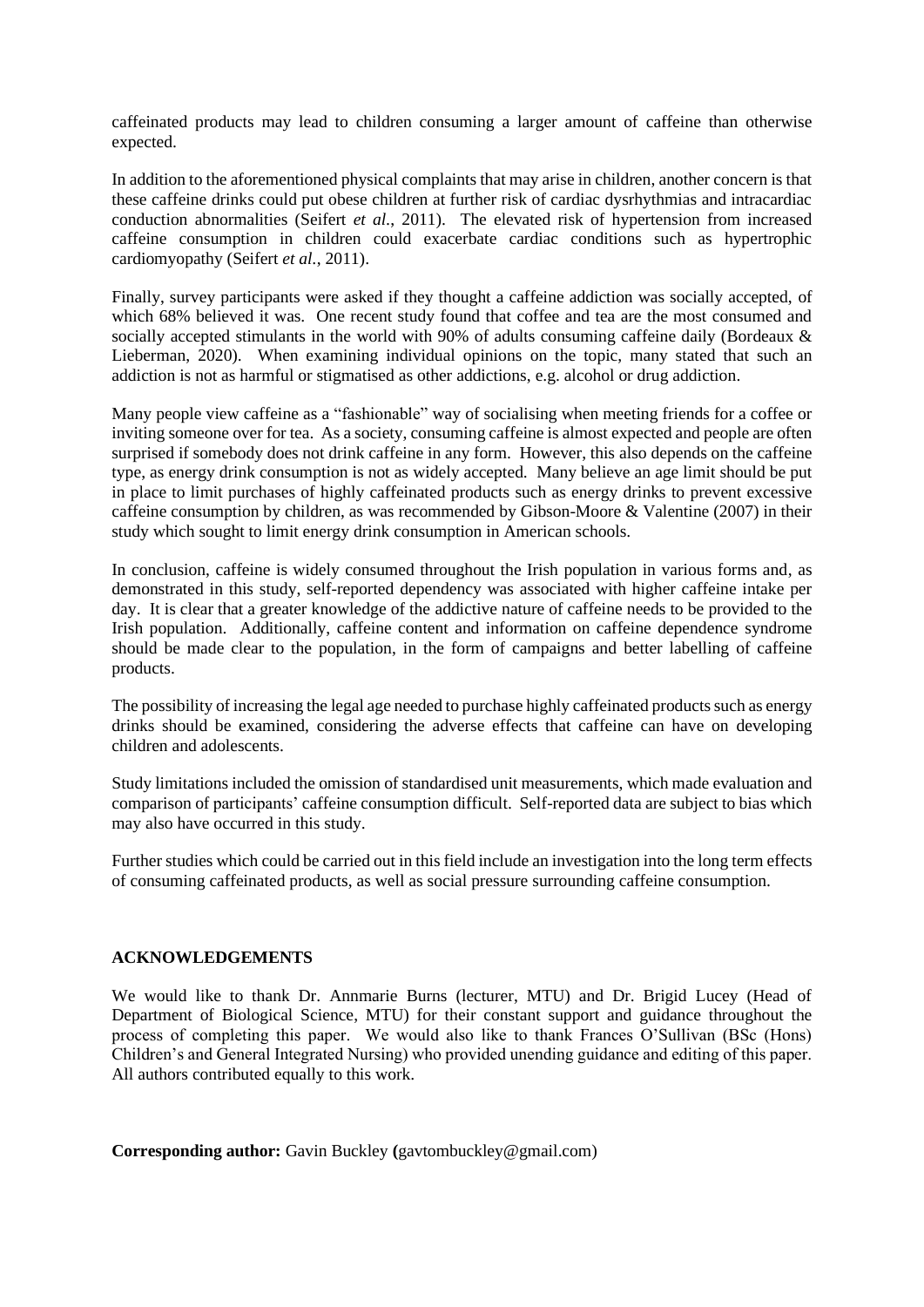#### **REFERENCES**

American Psychiatric Association (2013) Diagnostic and Statistical Manual of Mental Disorders, 5<sup>th</sup> ed. American Psychiatric Association, Washington.

Bordeaux, B. & Lieberman, H.R. (2020) *Benefits and Risks of Caffeine and Caffeinated Beverages.* Wolters Kluwer, Netherlands. Retrieved from [https://www.uptodate.com/contents/benefits-and-risks-of-caffeine-and](https://www.uptodate.com/contents/benefits-and-risks-of-caffeine-and-caffeinated-beverages)[caffeinated-beverages](https://www.uptodate.com/contents/benefits-and-risks-of-caffeine-and-caffeinated-beverages) on 26/04/2021.

Branum, A.M., Rossen, L.M. & Schoendorf, K.C. (2014) Trends in Caffeine Intake Among US Children and Adolescents. *American Academy of Pediatrics,* **133**(3) p.386-393.

Bunting, H., Baggett, A. & Grigor, J. (2013) Adolescent and Young Adult Perceptions of Caffeinated Energy Drinks: a Qualitative Approach. *Appetite*, **65**, p.132-138.

Dias, T.R., Alves, M.G., Bernardino, R.L., Martins, A.D., Moreira, A.C., Silva, J., Barros, A., Sousa, M., Silva, B.M. & Oliveira, P.F. (2015) Dose-dependent Effects of Caffeine in Human Sertoli Cells Metabolism and Oxidative Profile: Relevance for Male Fertility. *Toxicology*, **328**, p.12-20.

Drewnowski, A. & Rehm, C.D. (2016) Sources of Caffeine in Diets of US Children and Adults: Trends by Beverage Type and Purchase Location, *Nutrients*, **8(**3), p.154-154.

Gibson-Moore, H. & Valentine, S. (2009) Nutrition Standards for Foods in Schools: Leading the Way Toward Healthier Youth. *European Journal of Clinical Nutrition*, **63**(11), p.1375-1376.

Haleem, D.J., Yasmeen, A., Haleem, M.A. & Zafar, A. (1995) 24h Withdrawal Following Repeated Administration of Caffeine Attenuates Brain Serotonin but not Tryptophan in Rat Brain: Implications for Caffeine-induced Depression. *Life Sciences*, **57(**19), p.PL285-292.

Haskell C.F., Kennedy D.O., Milne A.L., Wesnes K A. and Scholey A.B. (2007) The Effects of L-theanine, Caffeine and their Combination on Cognition and Mood. *Biological Psychology*, **77**(2), p.113-122.

Heckman, M.A., Weil, J. & De Mejia, E.G. (2010) Caffeine (1, 3, 7‐trimethylxanthine) in Foods: A Comprehensive Review on Consumption, Functionality, Safety, and Regulatory Matters. *Journal of Food Science*, **75(**3), p.R77-R87.

Higdon, J.V. & Frei, B. (2006) Coffee and Health: A Review of Recent Human Research. *Critical Reviews in Food Science and Nutrition*, **46(**2), p.101-123.

Juliano, L.M., Huntley, E.D., Harrell, P.T. & Westerman, A.T. (2012) Development of the Caffeine Withdrawal Symptom Questionnaire: Caffeine Withdrawal Symptoms Cluster into 7 Factors. *Drug and Alcohol Dependence*, **124**(3), pp.229-234.

Katan, M.B. & Schouten, E. (2005) Caffeine and arrhythmia. *The American Journal of Clinical Nutrition,* **81**(3), p.539-540.

Kristjansson, A.L., Sigfusdottir, I.D., Mann, M.J. & James, J.E. (2014) Caffeinated Sugar-sweetened Beverages and Common Physical Complaints in Icelandic Children aged 10–12 Years. *Preventive Medicine*, **58**, p.40-44.

Li, J., Ma, J., Zhang, Y. & Zheng, L. (2020) Determination of 4 Psychoactive Substances in Tea Using Ultra High Performance Liquid Chromatography Combined with the Quadrupole Time-of-flight Mass Spectrometry. *Analytical Methods*, **12**(40), p.4878-4884.

Meredith S.E., Juliano, L.M., Hughes, J.R. & Griffiths, R.R. (2013) Caffeine Use Disorder: A Comprehensive Review and Research Agenda. *Journal of Caffeine Research,* **3**(3) p.114-130.

Mitchell, D.C., Knight, C.A., Hockenberry, J., Teplansky, R. & Hartman, T.J. (2014) Beverage Caffeine Intakes in the U.S. *Food and Chemical Toxicology*, **63**, p.136-142.